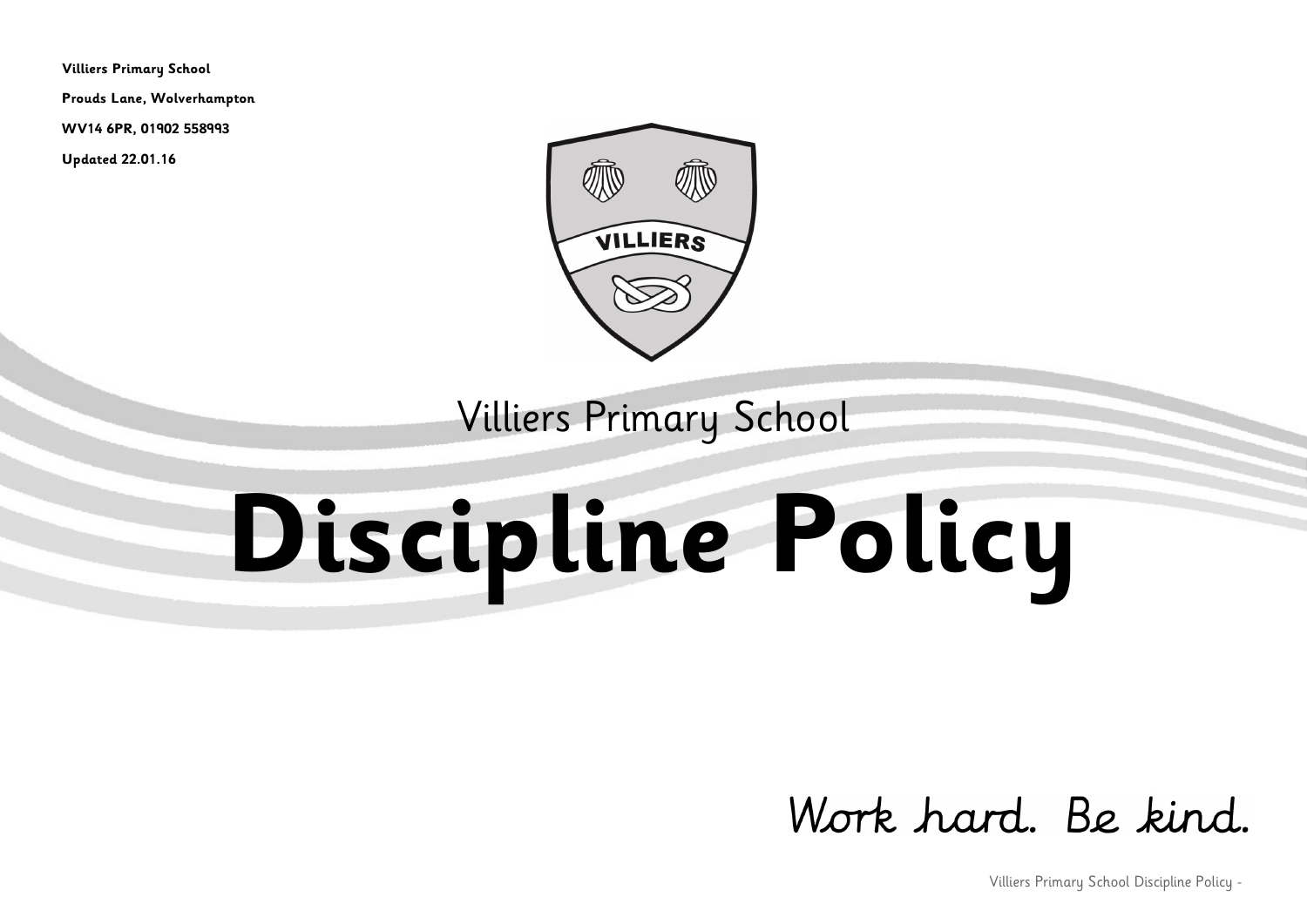# **Contents**

| Pq |
|----|
| 3  |
| 3  |
| 3  |
| 4  |
| 5  |
| 5  |
| 6  |
| 7  |
| 7  |
| 8  |
| q  |
| q  |
| 10 |
| 10 |
| 10 |
| 10 |
| 11 |
| 11 |
| 11 |
| 11 |
| 11 |
| 12 |

| Pq |
|----|
| 12 |
| 13 |
| 13 |
| 13 |
| 14 |
| 14 |
| 14 |
| 15 |
| 15 |
| 15 |
| 16 |
| 16 |
| 16 |
| 16 |
| 17 |
| 17 |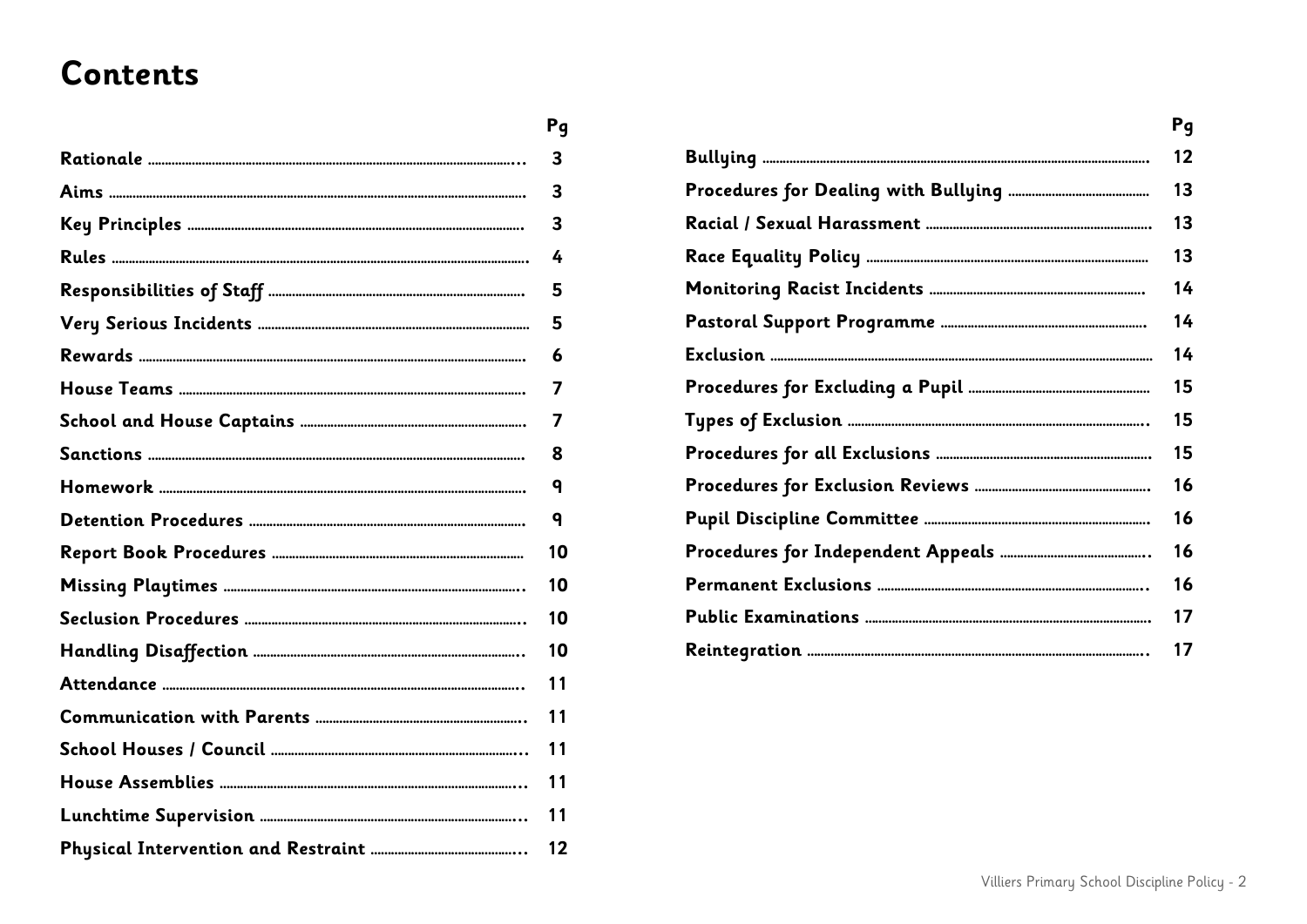#### **Rationale**

In order to operate and function efficiently and safely, School has a sound and firm approach to Discipline, which takes account of the individual ages, needs and backgrounds of our pupils in relation to the needs of all..

It is therefore essential to adopt a set of rules, rewards and sanctions which are applicable to all children.

#### **Aims**

- To develop a Whole School Behaviour Policy supported and followed by the whole school community, parents, teachers, children and governors, based on a sense of community and shared values.
- To ensure that there is a clear system of rules, rewards and sanctions which are known by parents, teachers, children and governors.
- To apply positive policies in order to create a caring family atmosphere in which teaching and learning can take place in a safe and happy environment.
- To teach, through the School Curriculum, values and attitudes as well as knowledge and skills.(This will promote responsible behaviour, self discipline and respect)
- To encourage good behaviour rather than simply punish bad, by providing a range of rewards for children of all ages and abilities.
- To make clear to children the distinction between minor and more serious misbehaviour and the range of related sanctions.
- To treat problems when they occur in a caring and sympathetic manner in order to achieve improved behaviour.
- To promote equality of opportunity, eliminate racial discrimination and promote good relations between people from different racial groups

### **Key Principles**

Villiers draws on the following good practice principles:

- Setting good habits early
- Early Intervention
- Rewarding Achievements
- Supporting Behaviour Management
- Working with Parents
- **•** Involving Pupils
- Commitment to Equal Opportunities
- Identifying Underlying Causes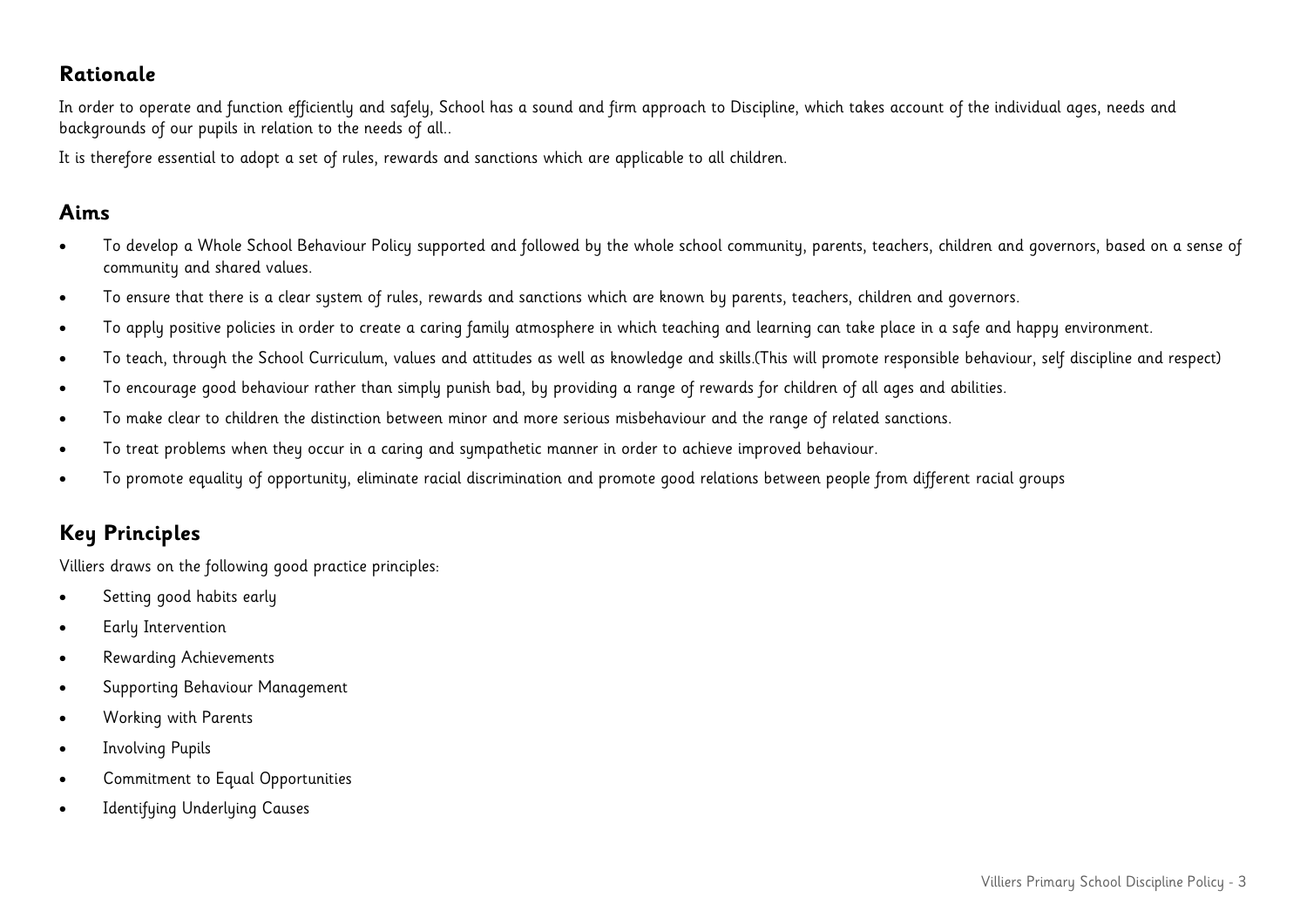#### **Rules**

School has 12 rules which cover all aspects of School Life. These are:

- 1. All children must attend School by the stated times every day, unless they are ill or have otherwise had permission granted by Head Teacher or Governing Body.
- 2. Apart from going home for dinner, no child will be allowed to leave the premises during the School Day unless collected by a parent/adult or otherwise granted permission by SLT.
- 3. All children must wear the prescribed uniform at all times unless written permission or instruction to do otherwise has been provided.
- 4. All children will be expected to follow any reasonable request issued by a member of Staff, or Year 6 Badge Holder (School Council).
- 5. All children will address each other, Staff of the School and any visitors to the School, in a polite and respectful manner.
- 6. Foul or abusive language must not be used.
- 7. All children will be expected to display good manners and courtesy at all times and especially to Staff or other adults on the premises.
- 8. All children are expected to do their best at all times and to co-operate with staff to ensure the highest possible standards of personal achievement.
- 9. Children should not bring sharp or dangerous instruments, or any item that might cause a problem, to School. (Weapons Policy)
- 10. Respect for people and property must be shown at all times. No individual, or group, behaviour which may cause injury to self, others or damage to equipment or property will be allowed.
- 11. No child will indulge in any action or behaviour coming to, or going home from School, or on trips and visits, which is likely to bring School into disrepute.
- 12. Under no circumstances will School tolerate bullying (either physical or verbal), racism, vandalism or theft.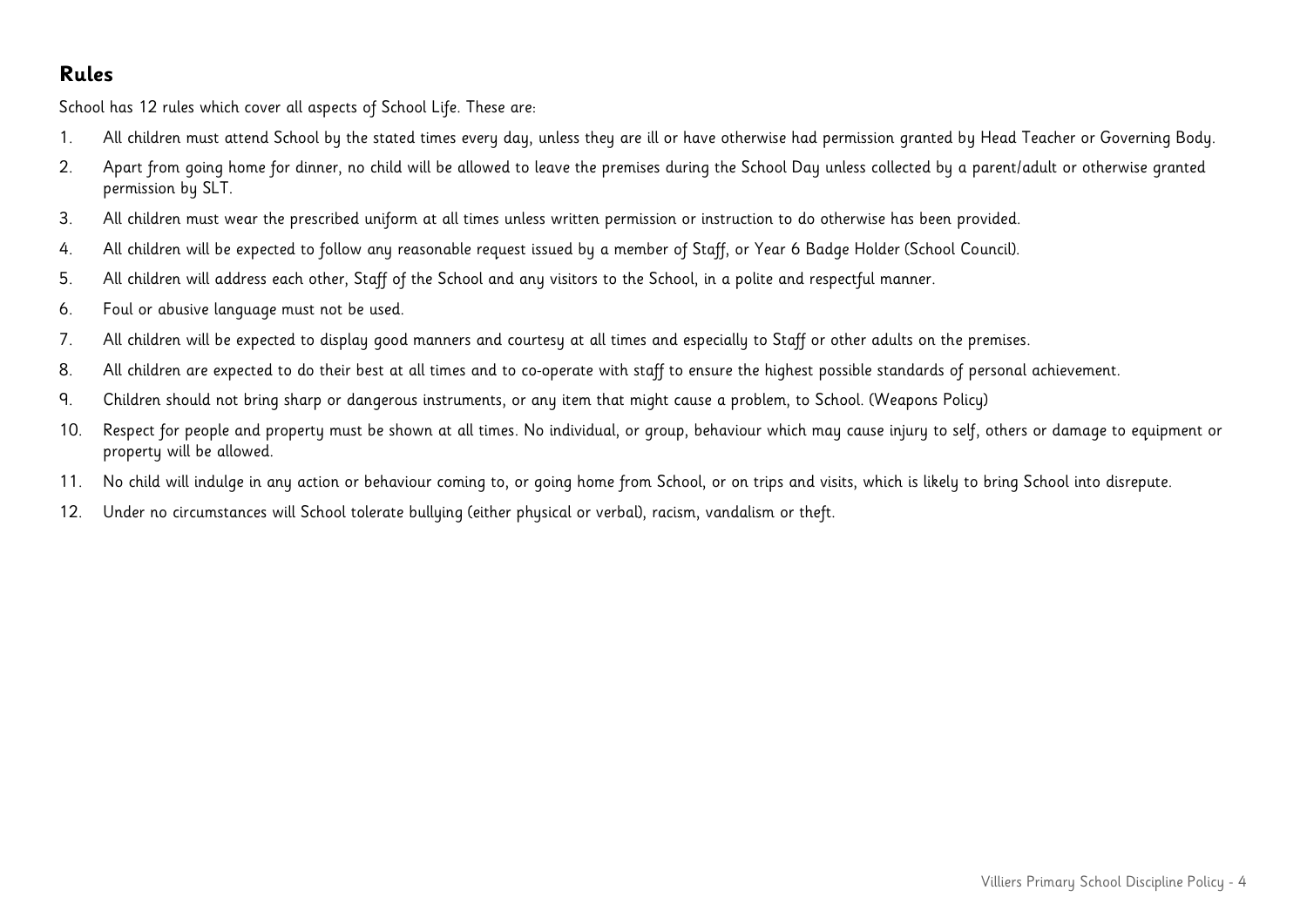# **Responsibilities of Staff**

Discipline is the responsibility of all adults in the School and School Policy MUST be implemented CONSISTENTLY by ALL.

Staff are expected to go out and collect their classes at all times and to INSIST on children entering School in a quiet and orderly fashion.

When leaving the building classes must be lined up and taken out in silence.

Staff must ensure that children work in silence during the appropriate working sessions.

Staff must support SLT in monitoring standards of discipline, including appearance and punctuality, at all times.

# **Very Serious Incidents**

The following are classed as very serious incidents:

- Absconding
- Bullying
- Cheating
- Defiance
- Persistent lies
- Physical Violence
- Racism
- Stealing
- Swearing

Any child/children involved in any of the above are sent with a completed incident slip as soon as practically possible to the Deputy Head Teacher, or Assistant Head Teacher in Foundation Stage, Key Stage 1 or 2 as appropriate.

All such incidents are recorded in the Serious Incident Book by the Deputy Head Teacher. Children in Detention are recorded in the Detention Book by the Deputy Head Teacher.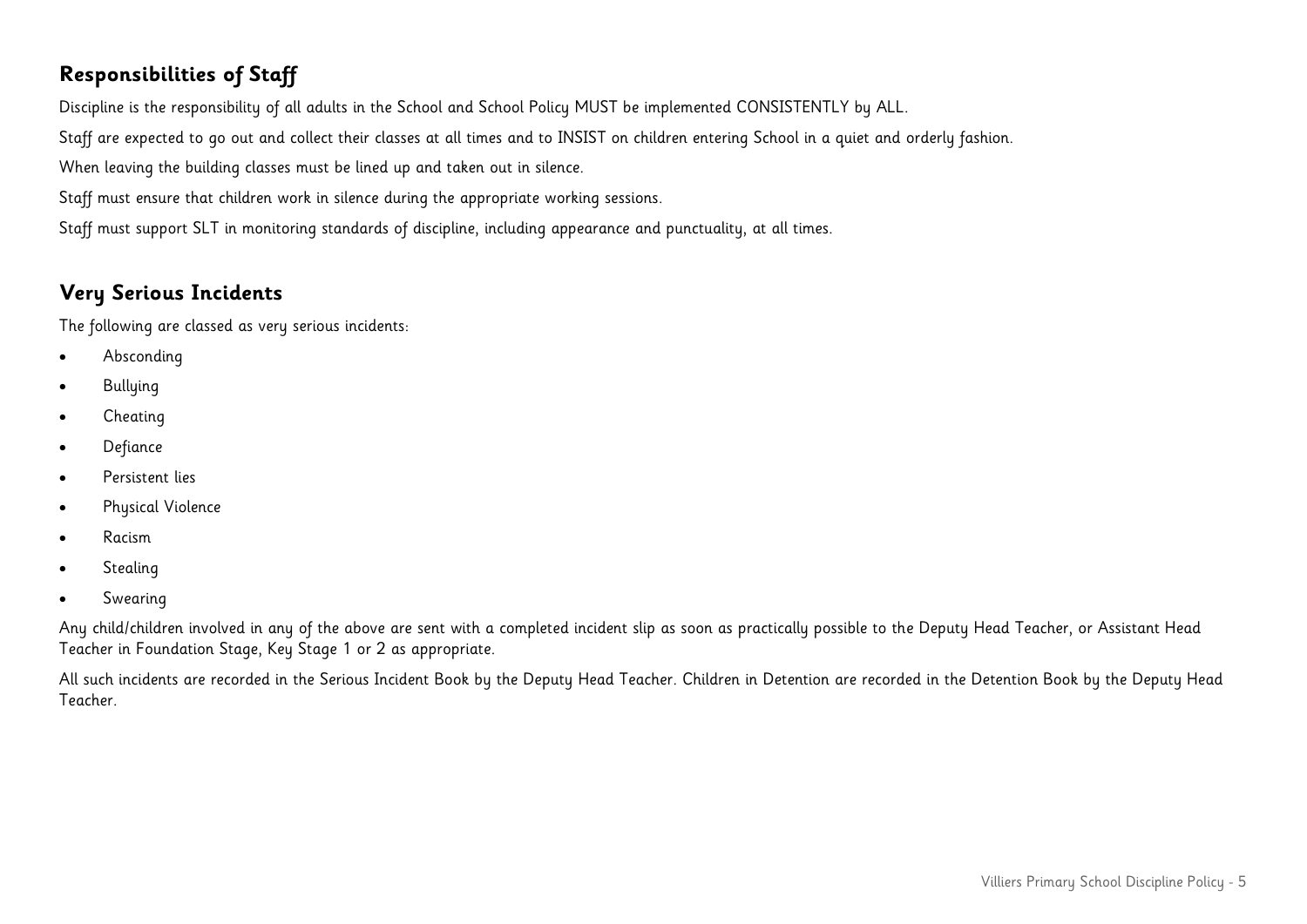#### **Rewards**

A major aim at Villiers Primary School is to encourage children to practise good work and behaviour by operating a system of praise and reward for all children. The following system of rewards is used at the School to acknowledge good work and behaviour both inside and outside School:

- 1. Verbal praise
- 2. Written praise
- 3. Achievement / House Point Stamp**\***
- 4. Dinnertime stickers or certificates
- 5. Display of work
- 6. Selection for Achievement Assembly**\*\***
- 7. Positive communication with parents
- 8. Referral to Phase Leader for praise/reward
- 9. Referral to SLT for praise/reward
- 10. Additional playtimes

**\*** Each child has an Achievement / House Point book in which she/he collects stamps. Stamps are awarded for both academic and non academic achievements, for effort, for being caring and for all other aspects of good work and behaviour. Upon completion of the Achievement Book children are presented with a certificate during Whole School Assembly.

**\*\*** A weekly Achievement Assembly is held in both Key Stage 1 and Key Stage 2. Children receive stickers/certificates/sweets for good work and behaviour and for effort. Children's names are displayed on the Achievement boards. Parents of the recipients are invited to attend.

Key Stage Achievement Assemblies are held every week to celebrate all children's achievements both inside and outside School.

Each half term the House which has earned the most house points receives an extra playtime.

Each Term the 4 individual highest house point earners for their House receive a prize.

The highest 20 house point earners in each Year group are rewarded with an end of year prize. (Cinema trip).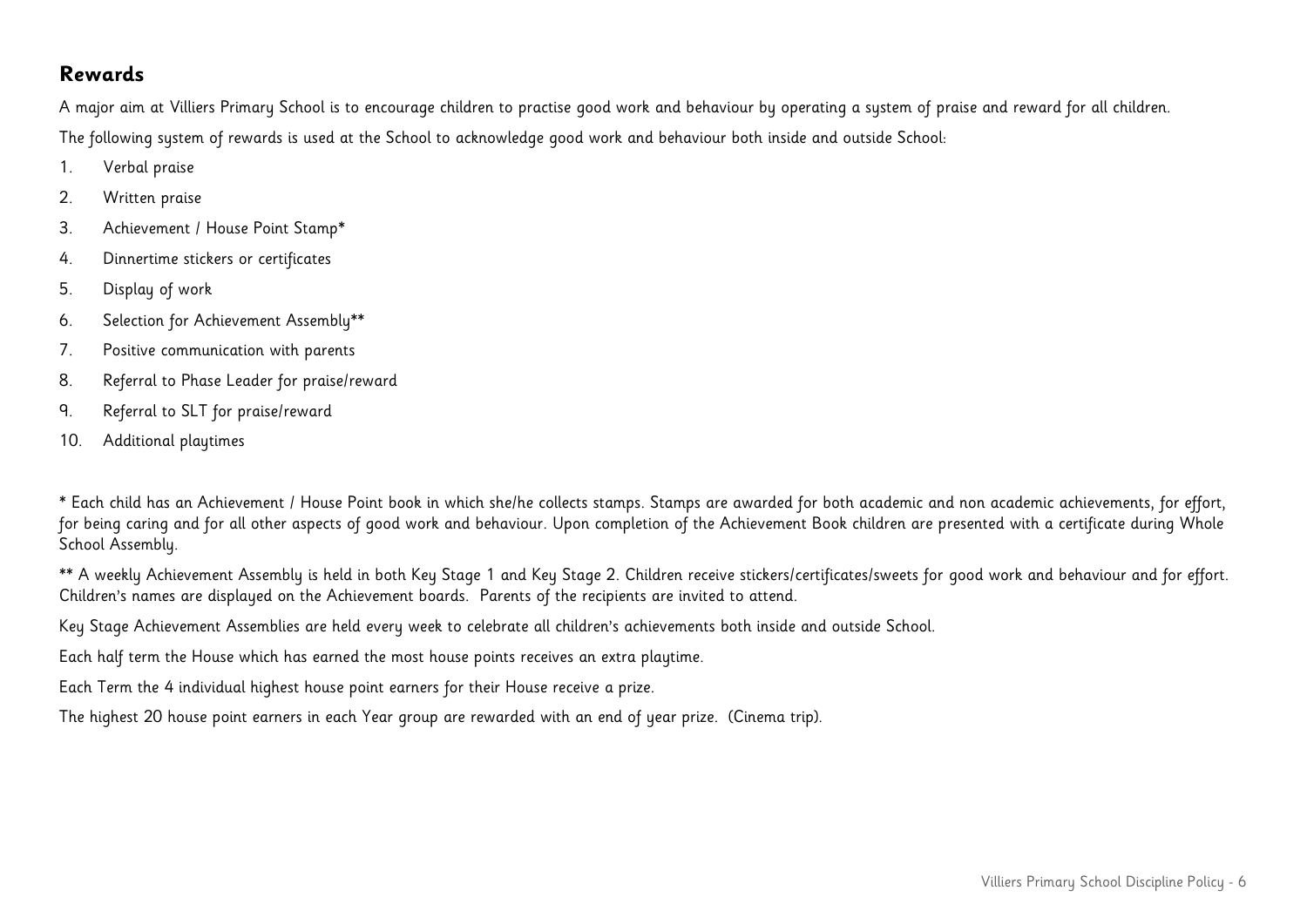#### **House Teams**

There are 4 House Teams in School and all Pupils and Staff belong to one of these.

**Earth Moon Stars Sun**  All KS2 classes have a House Point Chart and KS1 children are rewarded with stars One House Point equates to one Achievement Stamp One Stamp is given for effort or achievement Two Stamps are given for considerable effort or achievement Three Stamps are given for outstanding effort or achievement/Joining a Maths Club, moving up a reading Standard and achieving Level 4 /5 for Handwriting House Point Scores are announced during Whole School Assembly

# **School and House Captains**

School has designated roles for the following Head Boy , Head Girl, Deputy Head Boy, Deputy Head Girl One Captain and one Vice Captain for each House. Please refer to Assessment and Achievement Policy for further details.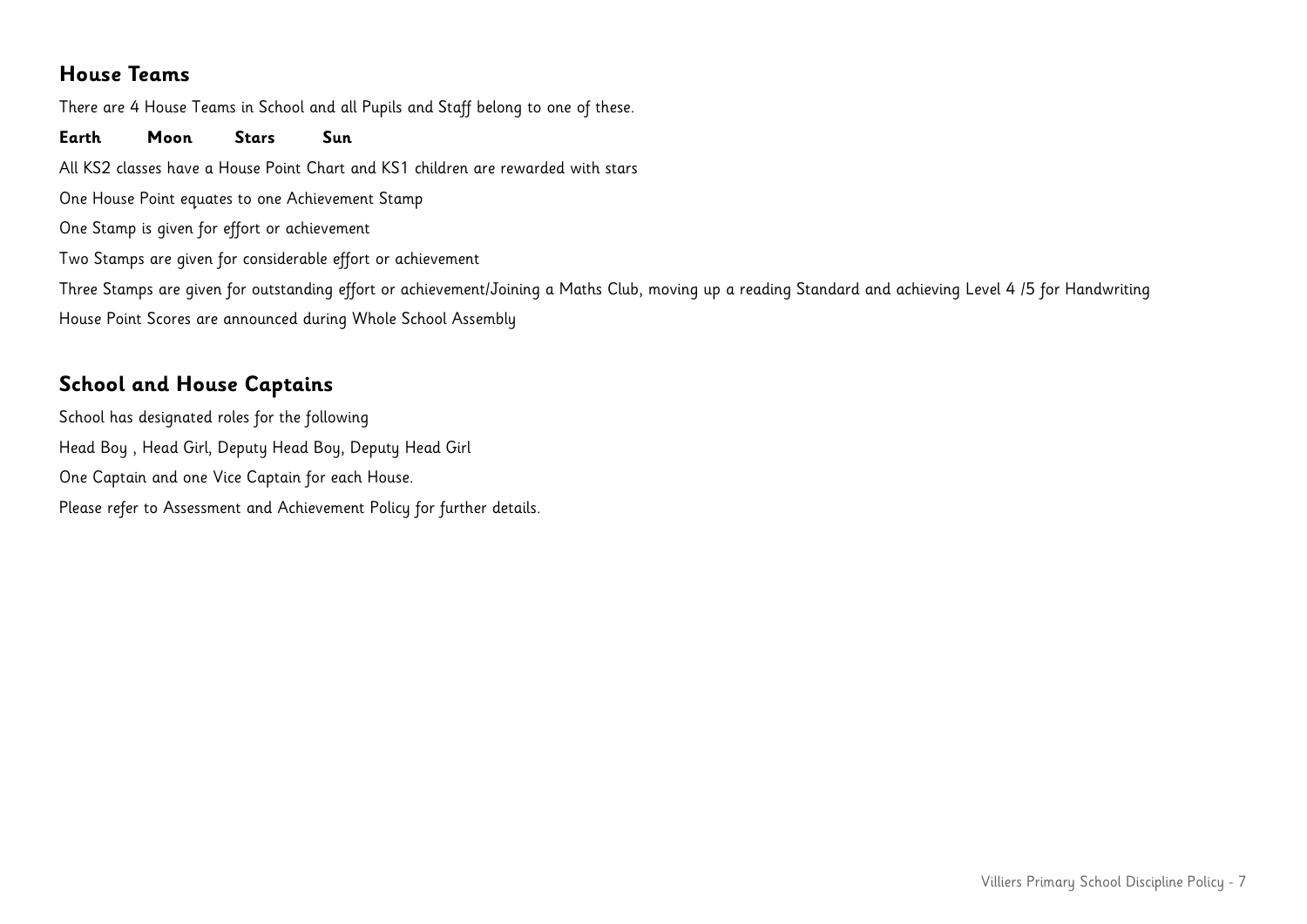#### **Sanctions**

In order to set standards which are acceptable to both parents and School and society in general it is necessary for School to have a clear system of sanctions for dealing with children who break the agreed Code of Conduct. These are as follows:

- 1. Verbal warning from Class Teacher
- 2. Time out within classroom
- 3. Loss of playtime (do lines/complete work)
- 4. Loss of one House Point
- 5. Referral to Phase Leader
- 6. Time out with Phase Leader
- 7. Phase Leader to contact parents
- 8. Work sent home/child on report as appropriate
- 9. Referral to Deputy Head Teacher
- 10. Detention Dinner Time
- 11. Loss of 2 or 3 House Points
- 12. Seclusion Internal Exclusion from Class
- 13. Withdrawal of extra-curricular privileges/responsibility
- 14. Referral to S.E.N. Co ordinator if appropriate
- 15. Letter to parents
- 16. Meeting with parents
- 17. Child on report if appropriate
- 18. Liaison with other support agencies through Area Team
- 19. Pastoral Support Plan/other support/training if appropriate
- 20. Verbal or written warning to parents
- 21. Referral to Head Teacher
- 22. Short Fixed term exclusion Lunchtime / Childcare / School
- 23. Long fixed term exclusion Lunchtime / Childcare / School
- 24. Permanent exclusion Lunchtime / Childcare / School

For very serious incidents an immediate 'fast track' referral is required to stage 10 complete with a serious incident slip. – See appendices

Loss of 10 House Points = 1Detention

Persistent serious incidents and/or fixed term exclusions may lead to a permanent exclusion.

Children in Detention 3 times or more over a half term will have a letter sent home to inform parents and possibly set up a meeting with a member of the SLT. A telephone call will also be made on the same day.

3 Detentions for Serious Incidents – Letter from Class Teacher

5 Detentions for Serious Incidents – Letter from Assistant Head Teacher

7 Detentions for Serious Incidents – Letter from Deputy Head Teacher

9 Detentions for Serious Incidents – Letter from Head Teacher

Children in Detention more than 10 times for playground behaviour/physical violence will be excluded at Dinner Times for a fixed period.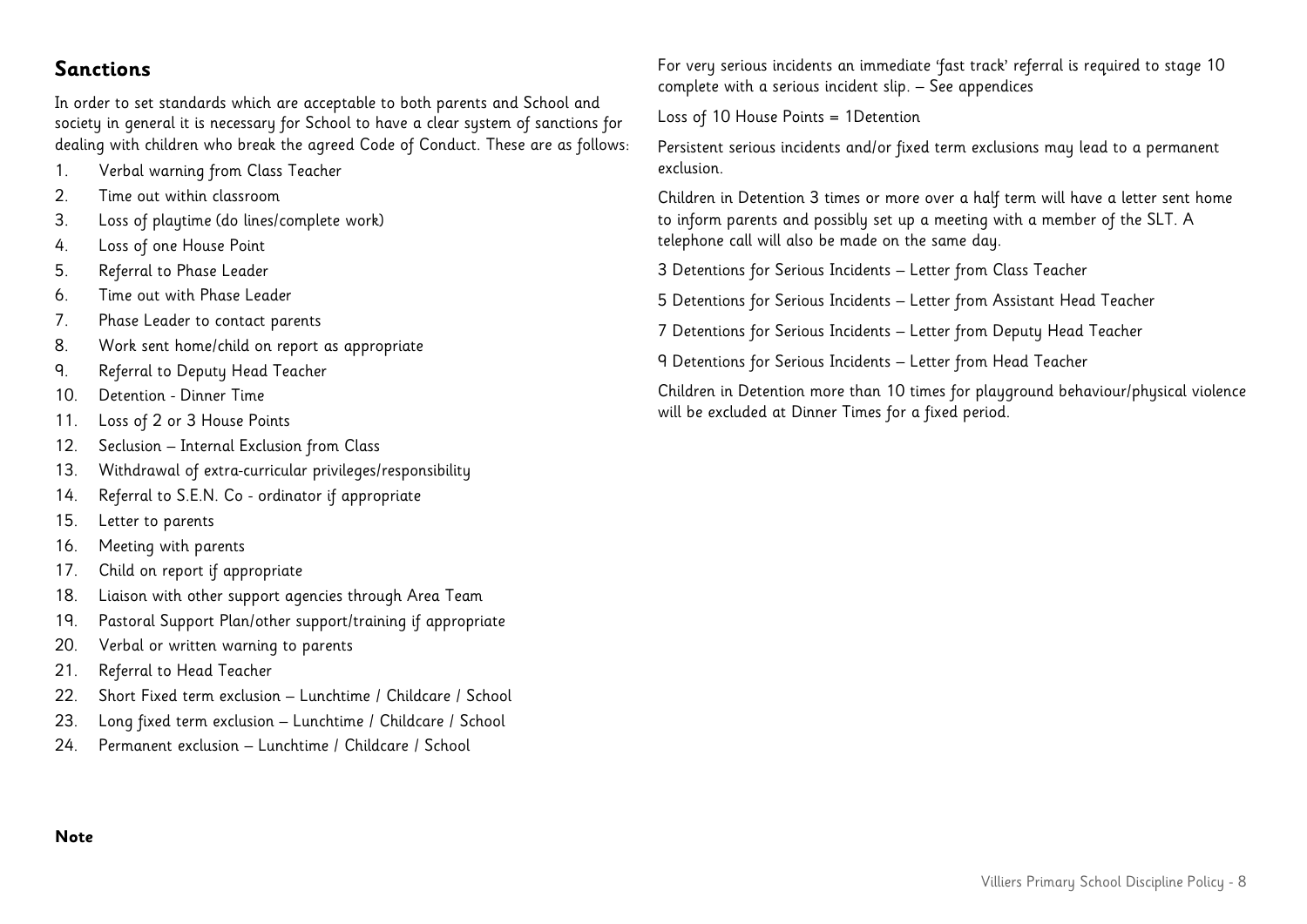#### **Homework**

Villiers Primary School has a structured Homework Policy which is known to children, parents, staff and Governors. When Homework is not completed and returned by the said date the following procedures must be followed:

- 1. Verbal warning from Class Teacher
- 2. Class Teacher to see parent (KS1 only)
- 3. Reminder Letter (Not Y5 / 6)
- 4. Referral to SLT
- 5. Detention and Loss of 2 House Points

Over half a term letters are sent out as follows:

- 3 Homework Detentions Letter from Class Teacher
- 5 Homework Detentions Letter from Assistant Head Teacher
- 7 Homework Detentions Letter from Deputy Head Teacher
- 9 Homework Detentions Letter from Head Teacher
- A telephone call will also be made on the same day.

On all occasions, unless the Class Teacher is satisfied with the reason for non-completion, a Homework slip must be completed and Homework MUST be completed in the Detention Room. All names are recorded in the Homework Detention Book by the Deputy Head Teacher. Persistent offenders are to be placed on Homework Report.

### **Detention Procedures**

Incident Slip to be completed by the reporting member of Staff and sent along with House Point Slip immediately with the child to DHT/SLT.

DHT/SLT to speak to child, complete slip and return it to reporting member of Staff to sign to see parents.

Slip to be returned to DHT/SLT for Detention Book.

KS1 children to be taken to SLT at 11.55 a.m..

KS2 children to be sent to the Detention Room.

At 12.15 p.m. Pastoral Manager to check book and call out names and speak to children.

Duty Staff to keep Detention Book and ensure that children sit in silence throughout and away from each other.

Homework / Other work to be completed if appropriate.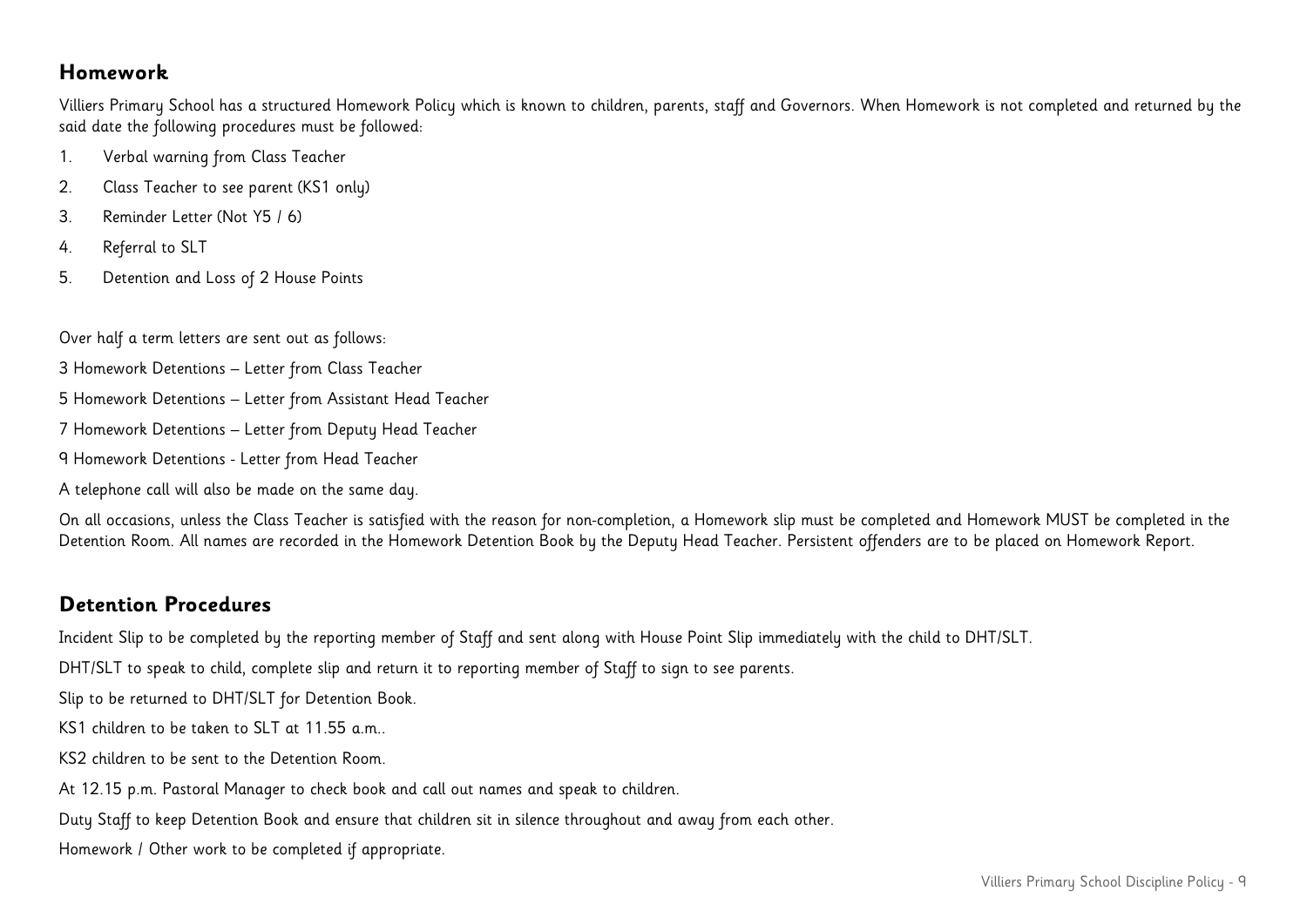Children to be taken to dinner and member of Staff on duty to stay with them. Children are not allowed to speak. Detention Book to be returned to DHT at 12.35 p.m.

#### **Report Book Procedures**

Report Book to be set up by SLT if necessary. Please log on Incident Slip. Staff to maintain the book and complete for each session and at home. Behaviour at School and Home to be monitored. Book to go home each day and be checked each morning by year group Staff. Report Book to be checked weekly by SLT. Parents to be kept fully informed. Report Book to continue until SLT agree to end. Please log on Incident Slip.

#### **Missing Playtimes**

Staff Member responsible to take the child to the relevant SLT Member.

Child to remain with SLT and to be collected by the Staff Member at the end of the playtime. During this time child may be given work which MUST be completed.

#### **Seclusion Procedures**

Any child secluded must remain for the whole time with a member of the SLT and should not go out on the playground at all. All necessary work is to be completed during this time.

# **Handling Disaffection**

All the following are treated very seriously:

- Disruptive Behaviour
- Unauthorised Absence
- **Truancu**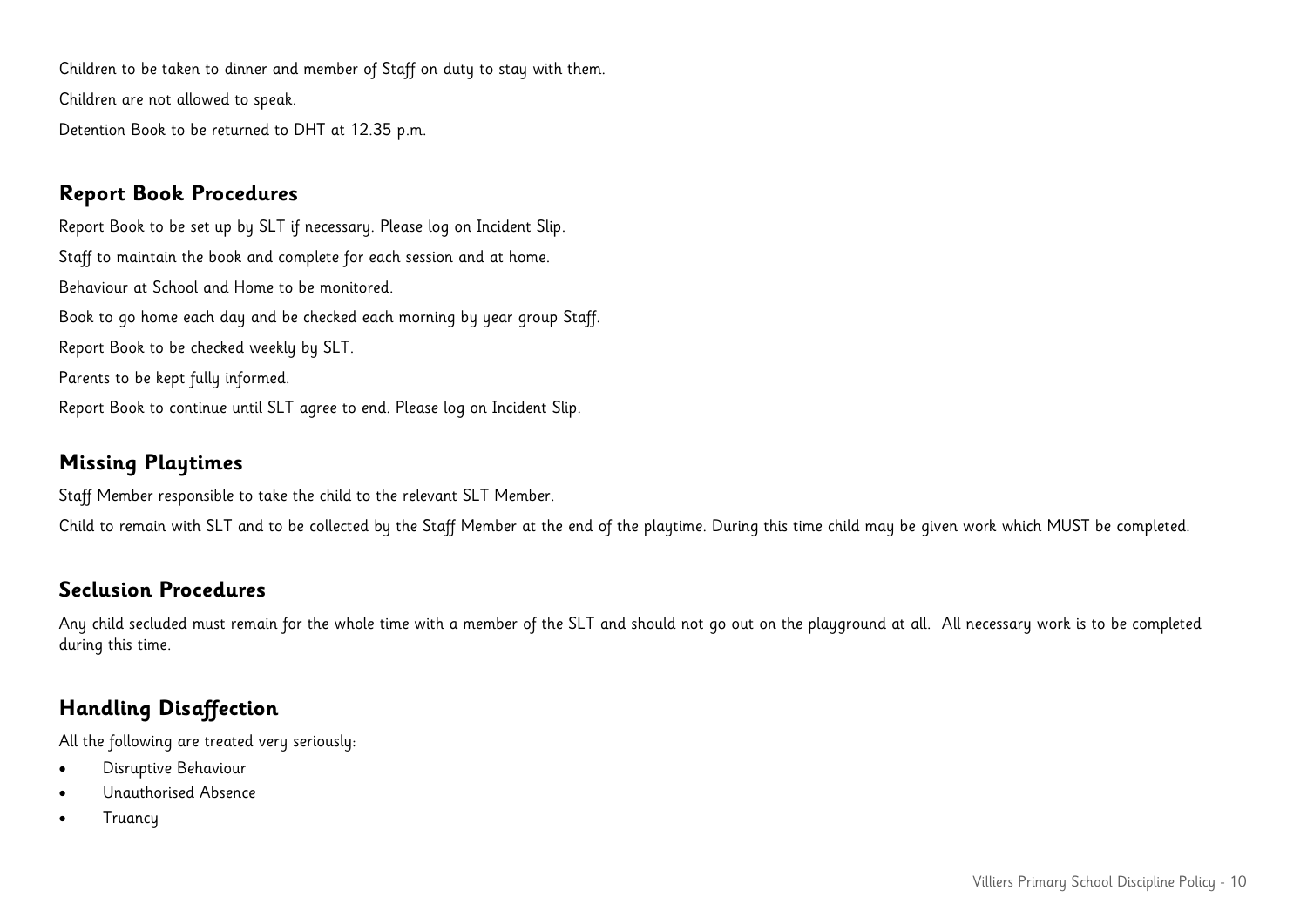#### **Attendance**

The Attendance Policy Outlines clear procedures for contacting parents about behaviour and / or attendance problems. This is carefully monitored by the Head Teacher, School Office and EWO.

#### **Communication with Parents**

Communication with parents is essential for all discipline related issues. Pro forma for communication with parents are attached to the appendices. Parents views are sought regularly through letters, questionnaires, Parents Evening and general day to day communication.

#### **School Houses / Council**

A School Council runs in conjunction with the School Houses.

Assemblies are arranged regularly by the responsible Y6 children from each house to raise key PSHE / cultural issues and also to listen to / share concerns.

A suggestions box for children is situated in the corridor and is checked and dealt with regularly by the responsible children.

These children also collect and collate House Point slips and take responsibility when House Points are lost by individuals throughout the school.

The children will also, where appropriate, meet with a member of Staff – SLT.

#### **House Assemblies**

House Assemblies are planned, organised and presented regularly by representatives from each house who work completely independently. The assemblies are based around particular issues / concerns / themes which have been identified by Staff and / or children.

#### **Lunchtime Supervision**

The Supervisory Manager is responsible at Lunchtime. There is a clear Policy for Lunchtime Supervision which is followed by all lunchtime supervisors.

All serious incidents must be reported to the Senior Midday Supervisor in the first instance, who will complete the Incident Slip and liaise with senior staff as necessary.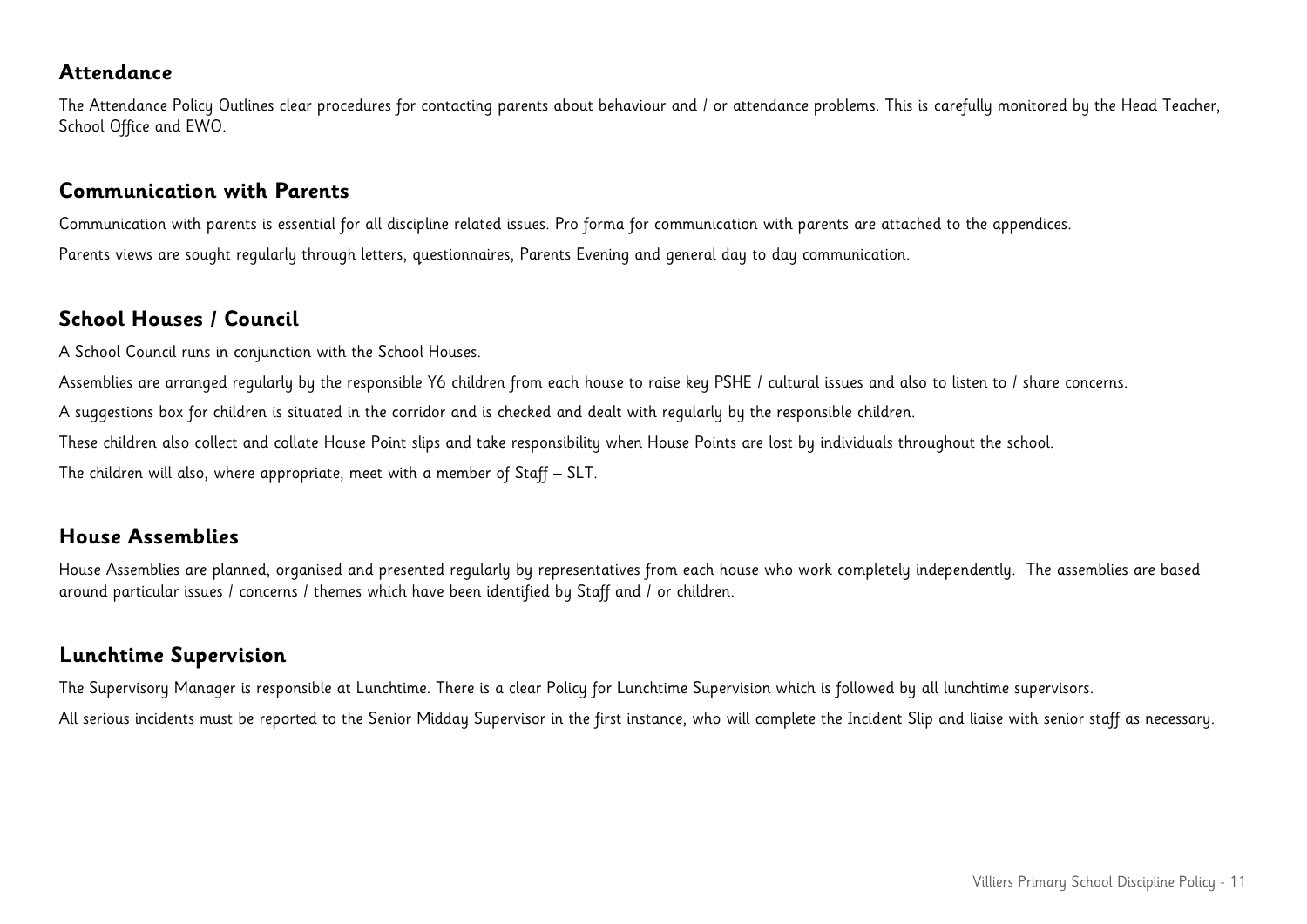#### **Physical Intervention and Restraint**

If a child violently attacks another child or adult and becomes a danger either to him / herself or others (as clarified in circular 10/98) and does not respond to requests to calm down, then physical restraint is necessary. The child should be removed from the situation as soon as possible and taken to a member of the SLT who will take immediate action to involve parents.

An incident form should be completed and the situation discussed with the Head Teacher or Deputy Head Teacher. The SLT will work with the member of staff and parents to devise an action plan to meet the child's needs. This may include the involvement of other agencies.

# **Bullying**

Bullying can be described as being 'a deliberate act to cause distress solely in order to give a feeling of power, status or other gratification to the bully. It can range from ostracising, name calling, teasing, threats and extortion, through to physical assault on persons and / or property. It can be an unresolved single frightening incident which casts a shadow over a child's life, or a series of such incidents.'

At Villiers Primary School Staff, Parents and children work together to create a happy and caring learning environment. Bullying, either verbal, physical or indirect will not be tolerated. It is everyone's responsibility to aim to prevent occurrences of bullying and to deal with any incidents quickly and effectively.

Bullying can be brought to the attention of Staff by the victim(s), their friend(s), their parents or other interested people.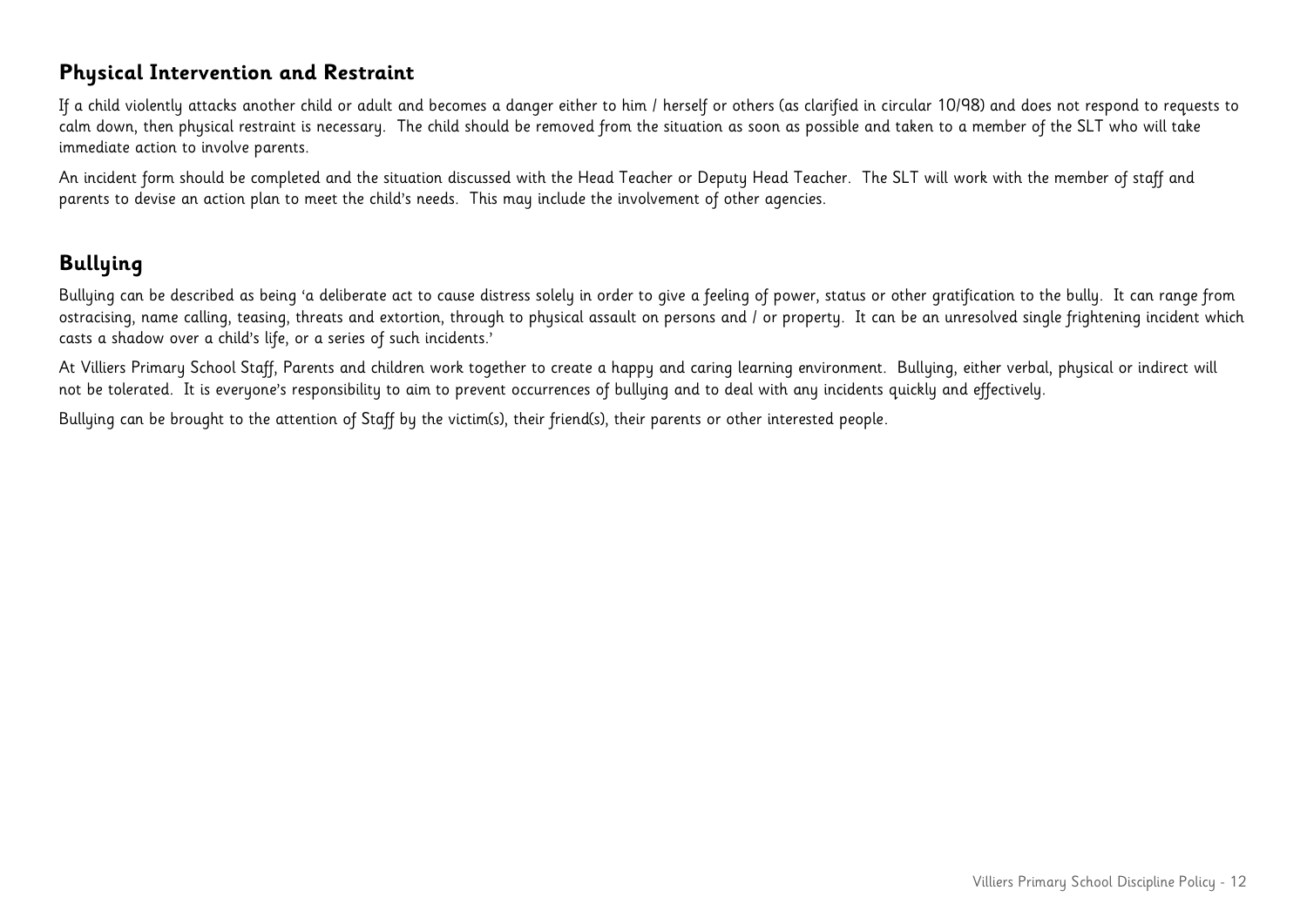#### **Procedures for Dealing with Bullying**

The following is a list of actions available to Staff depending upon the perceived seriousness of the situation. The emphasis is always upon a caring and listening approach as bullies are often themselves victims too.

- Discussions at length with the victim. This requires patience and understanding. Remember listen, believe, act.
- Identify the bully / bullies. Obtain witnesses if possible. Advise the Head Teacher.
- Discussions with the bully. Confront them with the details and ask them to tell the truth about the situation / incident. Make it clear that bullying is not acceptable at all.
- If they own up then follow the procedures outlined below along with the system of sanctions outlined in the Discipline Policy. Record on incident slips and keep record in Discipline Book.
- If they do not own up investigate further. If it is clear that they are lying, continue with the procedure.
- Separate discussions with parents of bully and victim.
- Sanctions for the bully will be implemented in line with the School Discipline Policy.
- Continue monitoring the situation by observing at playtimes and lunchtimes and having discussions with the victim to ensure no repetition. Class Teacher to observe and report to Phase Leader at the end of each day.
- As the behaviour of the bully improves this must be recognised and rewarded.
- The victim must be spoken to at the end of each week in order to ensure the bullying has stopped.
- Parents of both parties must be updated at the end of each week by the Class Teacher.

The curriculum for P.S.H.E. is designed to foster appropriate and responsible behaviour and to dissuade bullying. Year 6 Badge Holders will also offer support.

#### **Racial / Sexual Harassment**

Racial / sexual harassment will not be tolerated. All incidents are recorded and dealt with promptly in line with the School Discipline Policy and the L.A. Policy. The curriculum for P.S.H.E. and Multi-Cultural Education is designed to foster appropriate and responsible behaviour and to deter offensive behaviour.

# **Race Equality Policy**

The Race Equality Policy is clearly outlined within the School's overall Policy for Multi-cultural Education.

School aims to promote Race Equality through the strategies outlined within the Policy for Multi-cultural Education. Racial Discrimination is not tolerated and all incidents are recorded and dealt with in line with this whole school Discipline Policy.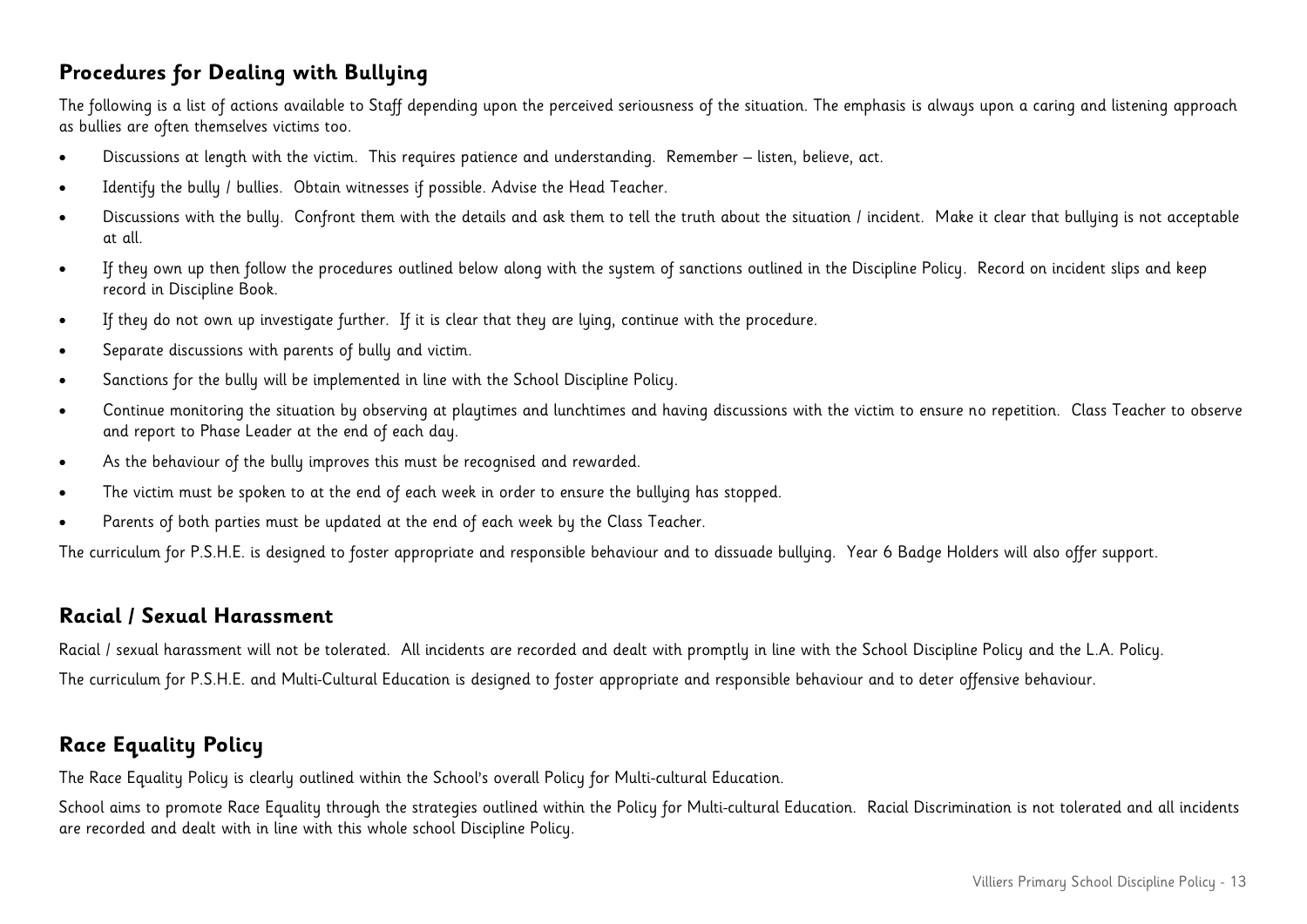#### **Monitoring Racist Incidents**

Racist incidents are recorded on the Serious Incident Slip

RI 1: Internal Record – is completed as an internal record

RI 2/3: Severe or Repeated Incidents – is completed for incidents judged to be severe or part of a pattern and a copy forwarded to WCC through Sentinel.

# **Pastoral Support Programme - Pastoral Care Manager**

A Pastoral Support Programme is a school based intervention to help individual pupils to better manage their behaviour. It is overseen by the SEN Co-ordinator and involves the identification of precise and realistic behavioural outcomes for particular children with ongoing problems. The SEN Co-ordinator will liaise with parents and external agencies as necessary.

# **Exclusion**

The decision to exclude a child (fixed term or permanent) is taken when the child:

- 1. is in serious breach of the School Discipline Policy (a range of alternative strategies will already have been tried (see sanctions 1 24.)
- 2. is in serious breach of the Uniform Policy
- 3. for persistent defiance of the school's agreed policy or procedure
- 4. is likely to seriously harm the education or welfare of self or others in the school

Before deciding to exclude the Head Teacher should:

- consider all the relevant facts and firm evidence
- check whether an incident appeared to be provoked by racial or sexual harassment
- consult others as necessary

#### Exclusion can be :

- Permanent
- Short Fixed Term Arrangements for setting and marking work must be made.
- Lunchtime exclusion This should be normally no more than 5 School days and must include arrangements for children on Free School Meals.
- Long Fixed term exclusion from School This can be up to 45 days in a School year and arrangements for setting and marking work must be made.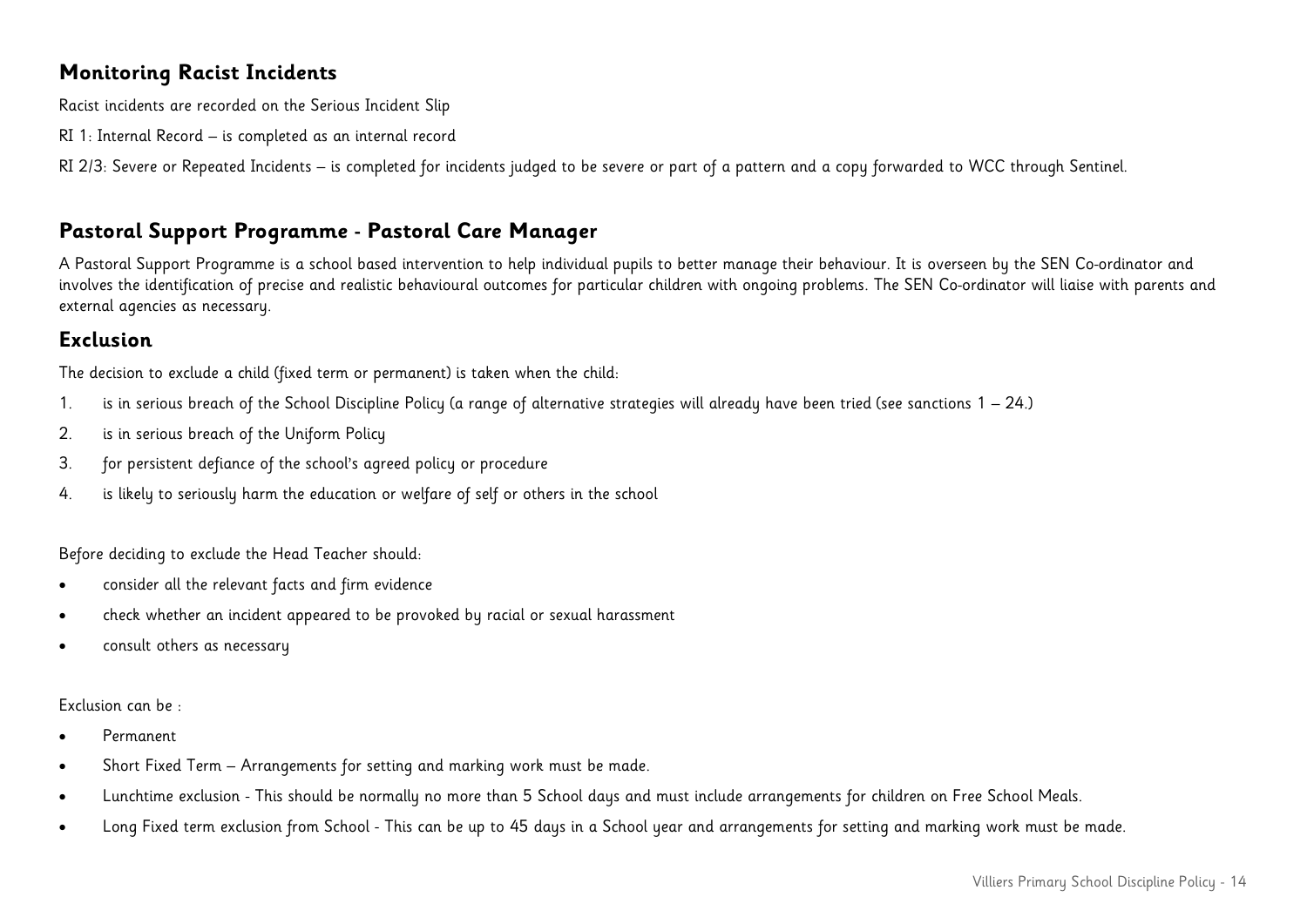# **Procedures for Excluding a Pupil**

Phase Leader to contact parents by telephone and arrange work on work sheets only to go home. Child to remain with SLT until parents arrive. Children NOT to be left unsupervised at any time. Head Teacher to complete letter and hand to parents or post out. Head Teacher to complete all associated paper work. Please refer to the DFE Document – "Improving Behaviour and Attendance. Guidance on Exclusion from Schools and Pupil Referral Units".

# **Types of Exclusion**

Lunchtime exclusion Childcare Exclusion Fixed Term exclusion up to 5 days Fixed Term exclusion between 6 and 15 days Fixed Term exclusion over 15 days Permanent exclusion Maximum exclusion per child is 45 days in any one year.

# **Procedures for all Exclusions**

The Head Teacher only or his / her representative has the power to exclude. If a decision to exclude is made:

- parents must be telephoned on the same day
- the relevant letter must be sent/given to the parents within 1 day
- Work to be provided
- Form Ex 1 to be completed and sent with copy of letter to children's services, Clerk to Governors' Discipline Committee, Area Team and Chair of Governors.
- Head Teacher to inform GB and LA within one day of a permanent exclusion or exclusion totalling more than 5 school days / 10 lunch times in any one term or any exclusion resulting in a child missing a public examination
- Exclusions below 5 days-parents may request a Governors Meeting
- Exclusions over 5 days automatically require a Governing Body Disciplinary Committee meeting.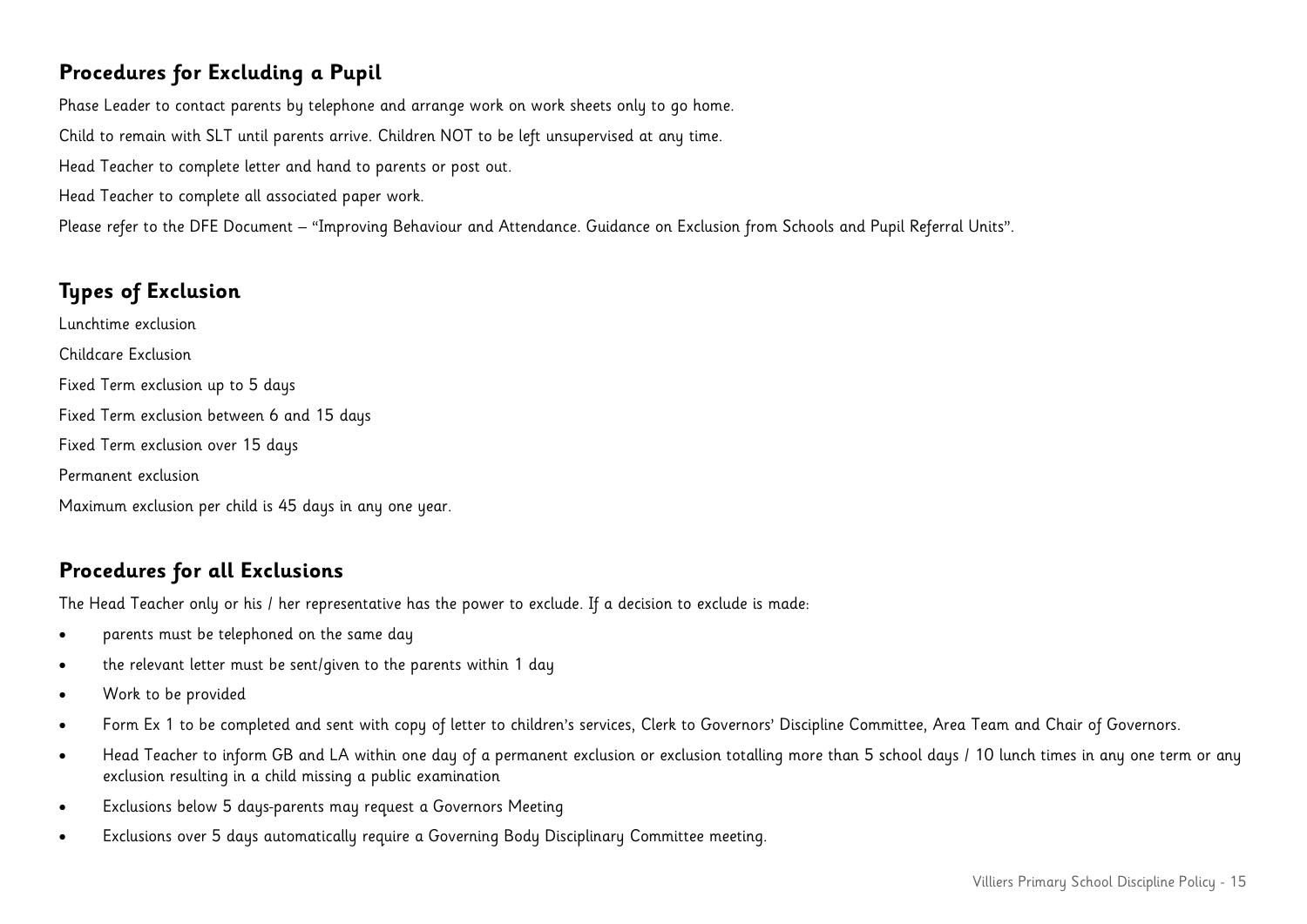#### **Procedures for Exclusion Reviews**

The Governing Body must review certain exclusions and consider any representations made by the parents of an excluded child. At Villiers this is delegated to the Pupil Discipline Committee. Procedures are as follows:

- exclusions of less than 6 days total in any one term– a meeting will be convened only if parents request it
- exclusions between 6 and 15 days total in any one term a meeting will be convened between school day 6 and school day 50 of the Governors being notified only if parents request it
- exclusions of over 15 days the School or LA Clerk must organise a meeting between school day 6 and school day 15 of the Governors being notified
- exclusions of more than 1 in a term with the total number of days exceeding 6 will be subject to the regulations set out above.

# **Pupil Discipline Committee**

The Governors should:

- Appoint either the School or the LA Clerk
- Invite parents, Head Teacher, LA Officer
- Request any written statements (including witness statements) in advance of the meeting
- Circulate in advance any written statements (including witness statements) and a list of all those who will be present at the meeting to all parties in advance of the meeting

# **Procedures for Independent Appeals**

Where a Governing Body upholds a permanent exclusion parents may request an appeal by writing to the LA Clerk to the Appeals Panel within 15 school days of receiving notification of the exclusion.

If still not satisfied parents may write to the Local Government Ombudsman.

#### **Permanent Exclusions**

Where a permanent exclusion is upheld Governors must write to the parents. Once the child is removed from roll the LA is responsible for securing full time education.

For exclusions over 15 days it is advisable for the LA to arrange full time education.